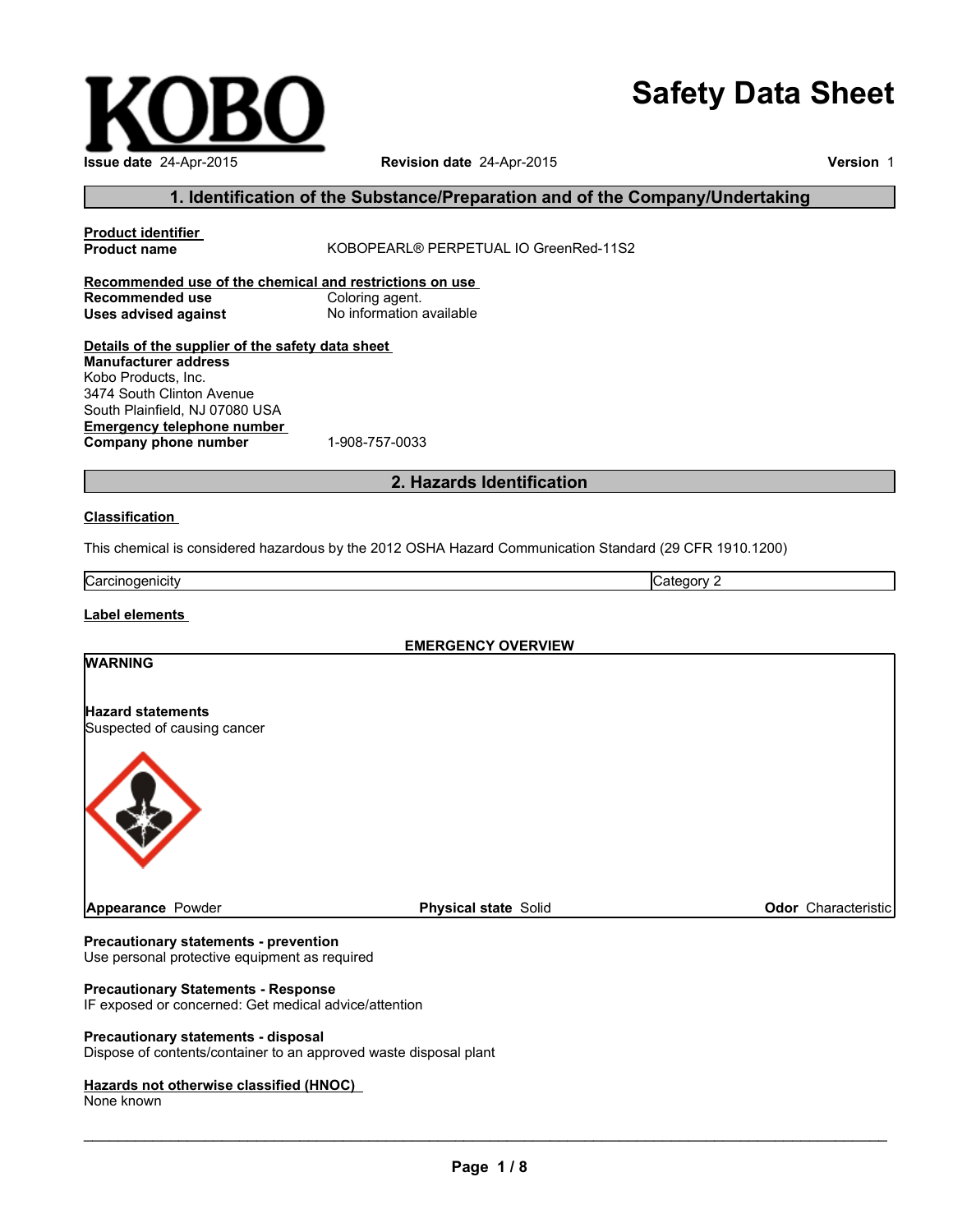## **Other Information**

No information available

## **3. Composition/information on Ingredients**

\_\_\_\_\_\_\_\_\_\_\_\_\_\_\_\_\_\_\_\_\_\_\_\_\_\_\_\_\_\_\_\_\_\_\_\_\_\_\_\_\_\_\_\_\_\_\_\_\_\_\_\_\_\_\_\_\_\_\_\_\_\_\_\_\_\_\_\_\_\_\_\_\_\_\_\_\_\_\_\_\_\_\_\_\_\_\_\_\_\_\_\_\_

| <b>Chemical name</b>      | <b>CAS No</b> | Weight-%     |
|---------------------------|---------------|--------------|
| Synthetic Fluorphlogopite | 12003-38-2    | 52.5-57.0    |
| Silica                    | 7631-86-9     | 23.5-27.5    |
| Titanium dioxide          | 13463-67-7    | $7.5 - 12.0$ |
| Iron Oxides (C.I. 77491)  | 1309-37-1     | $4.5 - 9.0$  |
| Triethoxycaprylylsilane   | 2943-75-1     | $1.0 - 3.0$  |

| 4. First aid measures                                                      |                                                                                                                                    |  |
|----------------------------------------------------------------------------|------------------------------------------------------------------------------------------------------------------------------------|--|
| <b>First aid measures</b>                                                  |                                                                                                                                    |  |
| <b>General advice</b>                                                      | If symptoms persist, call a physician.                                                                                             |  |
| Eye contact                                                                | Rinse immediately with plenty of water, also under the eyelids, for at least 15 minutes. If<br>symptoms persist, call a physician. |  |
| <b>Skin contact</b>                                                        | Wash off immediately with soap and plenty of water while removing all contaminated<br>clothes and shoes.                           |  |
| <b>Inhalation</b>                                                          | Remove to fresh air. If breathing is irregular or stopped, administer artificial respiration.                                      |  |
| Ingestion                                                                  | If swallowed, do not induce vomiting: seek medical advice immediately and show this<br>container or label.                         |  |
| Self-protection of the first aider                                         | Use personal protective equipment as required.                                                                                     |  |
| Most important symptoms and effects, both acute and delayed                |                                                                                                                                    |  |
| <b>Symptoms</b>                                                            | No known effects under normal use conditions.                                                                                      |  |
| Indication of any immediate medical attention and special treatment needed |                                                                                                                                    |  |
| Note to physicians                                                         | Effects of exposure (inhalation, ingestion or skin contact) to substance may be delayed.                                           |  |
|                                                                            |                                                                                                                                    |  |

#### **5. Fire-fighting measures**

#### **Suitable extinguishing media**

Use extinguishing measures that are appropriate to local circumstances and the surrounding environment.

**Unsuitable extinguishing media** No information available.

## **Specific hazards arising from the chemical**

None in particular.

**Explosion data Sensitivity to mechanical impact** None. **Sensitivity to static discharge** None.

**Protective equipment and precautions for firefighters**

Use personal protective equipment as required.

\_\_\_\_\_\_\_\_\_\_\_\_\_\_\_\_\_\_\_\_\_\_\_\_\_\_\_\_\_\_\_\_\_\_\_\_\_\_\_\_\_\_\_\_\_\_\_\_\_\_\_\_\_\_\_\_\_\_\_\_\_\_\_\_\_\_\_\_\_\_\_\_\_\_\_\_\_\_\_\_\_\_\_\_\_\_\_\_\_\_\_\_\_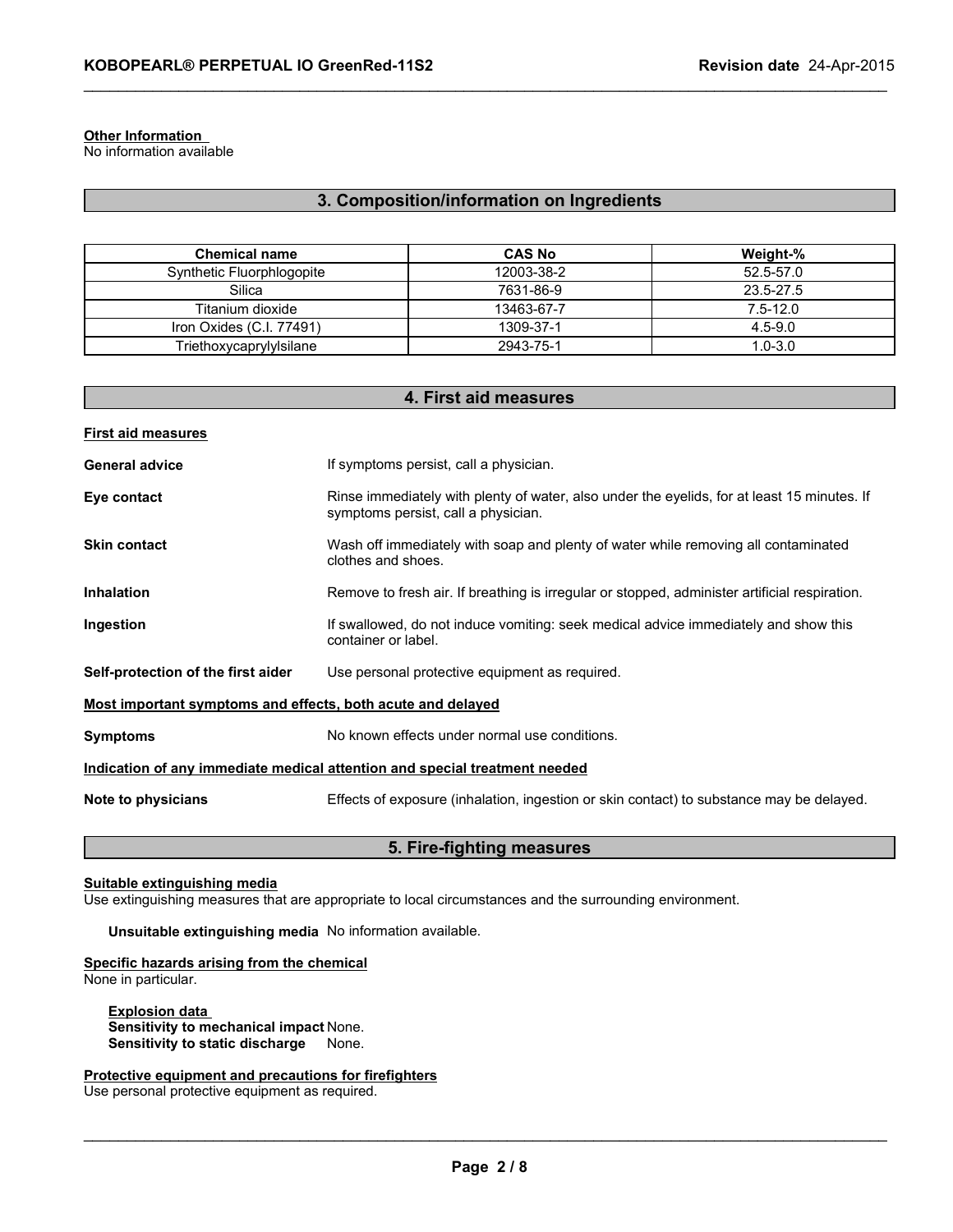| 6. Accidental release measures                               |                                                                                                                      |  |
|--------------------------------------------------------------|----------------------------------------------------------------------------------------------------------------------|--|
|                                                              | Personal precautions, protective equipment and emergency procedures                                                  |  |
| <b>Personal precautions</b>                                  | Use personal protective equipment as required. Avoid contact with eyes. Wash thoroughly<br>after handling.           |  |
| For emergency responders                                     | Use personal protective equipment as required.                                                                       |  |
| <b>Environmental precautions</b>                             | Collect spillage. Do not allow into any sewer, on the ground or into any body of water.                              |  |
| Methods and material for containment and cleaning up         |                                                                                                                      |  |
| <b>Methods for containment</b>                               | Prevent further leakage or spillage if safe to do so.                                                                |  |
| Methods for cleaning up                                      | Avoid creating dust. Sweep up and shovel into suitable containers for disposal.                                      |  |
| Prevention of secondary hazards                              | Clean contaminated objects and areas thoroughly observing environmental regulations.                                 |  |
|                                                              | 7. Handling and Storage                                                                                              |  |
| <b>Precautions for safe handling</b>                         |                                                                                                                      |  |
| Advice on safe handling                                      | Use personal protective equipment as required. Use only in well-ventilated areas. Wash<br>thoroughly after handling. |  |
| Conditions for safe storage, including any incompatibilities |                                                                                                                      |  |
| <b>Storage conditions</b>                                    | Keep container tightly closed in a dry and well-ventilated place. Store at ambient conditions.                       |  |
| Incompatible materials                                       | Strong oxidizing agents. Strong acids.                                                                               |  |

\_\_\_\_\_\_\_\_\_\_\_\_\_\_\_\_\_\_\_\_\_\_\_\_\_\_\_\_\_\_\_\_\_\_\_\_\_\_\_\_\_\_\_\_\_\_\_\_\_\_\_\_\_\_\_\_\_\_\_\_\_\_\_\_\_\_\_\_\_\_\_\_\_\_\_\_\_\_\_\_\_\_\_\_\_\_\_\_\_\_\_\_\_

## **8. Exposure Controls/Personal Protection**

#### **Control parameters**

#### **Exposure guidelines**

| <b>Chemical name</b>                  | <b>ACGIH TLV</b>                             | <b>OSHA PEL</b>                                                                                                                                                                                                                     | <b>NIOSH IDLH</b>                                                                                                                          |
|---------------------------------------|----------------------------------------------|-------------------------------------------------------------------------------------------------------------------------------------------------------------------------------------------------------------------------------------|--------------------------------------------------------------------------------------------------------------------------------------------|
| Silica<br>7631-86-9                   |                                              | TWA: 20 mppcf<br>: $(80)/(%$ SiO2) mg/m <sup>3</sup> TWA                                                                                                                                                                            | IDLH: 3000 mg/m <sup>3</sup><br>TWA: $6 \text{ mg/m}^3$                                                                                    |
| Titanium dioxide<br>13463-67-7        | TWA: $10 \text{ mg/m}^3$                     | TWA: 15 mg/m <sup>3</sup> total dust<br>(vacated) TWA: 10 mg/m <sup>3</sup> total<br>dust                                                                                                                                           | IDLH: 5000 mg/m <sup>3</sup>                                                                                                               |
| Iron Oxides (C.I. 77491)<br>1309-37-1 | TWA: 5 mg/m <sup>3</sup> respirable fraction | TWA: $10 \text{ mg/m}^3$ fume<br>TWA: 15 mg/m <sup>3</sup> total dust<br>(vacated) TWA: 10 mg/m <sup>3</sup> fume<br>and total dust Iron oxide<br>(vacated) TWA: $5 \text{ mg/m}^3$<br>respirable fraction regulated<br>under Rouge | IDLH: 2500 mg/m <sup>3</sup> Fe dust and<br>fume<br>TWA: 5 mg/m <sup>3</sup> respirable fraction TWA: 5 mg/m <sup>3</sup> Fe dust and fume |

#### **Appropriate engineering controls**

| <b>Engineering controls</b> | Ensure adequate ventilation, especially in confined areas. |  |
|-----------------------------|------------------------------------------------------------|--|
|                             |                                                            |  |

#### **Individual protection measures, such as personal protective equipment**

| <b>Eye/face protection</b>     | Wear safety glasses with side shields (or goggles).                       |
|--------------------------------|---------------------------------------------------------------------------|
| Skin and body protection       | Wear protective gloves and protective clothing.                           |
| <b>Respiratory protection</b>  | In case of insufficient ventilation, wear suitable respiratory equipment. |
| General hygiene considerations | Handle in accordance with good industrial hygiene and safety practice.    |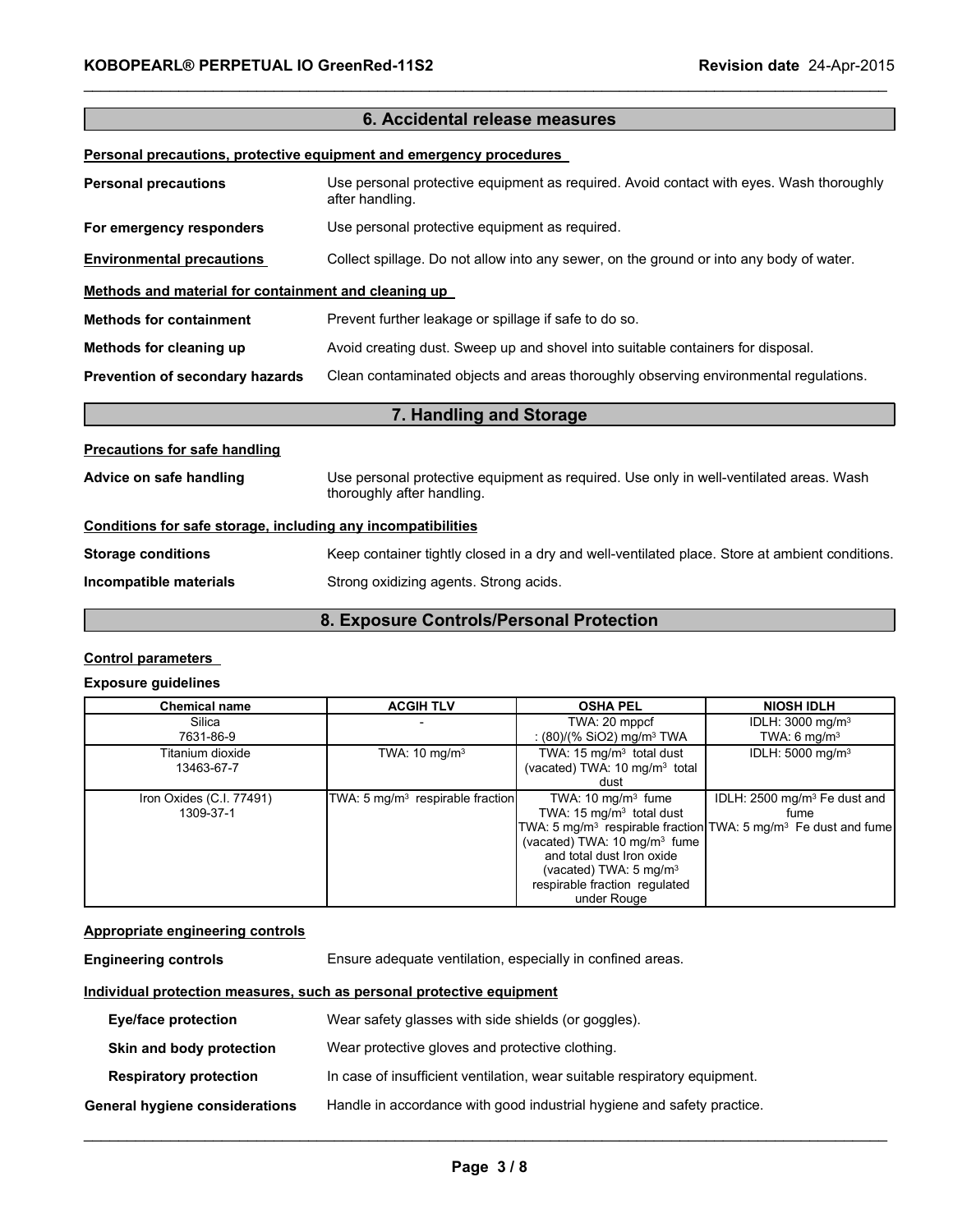## **9. Physical and Chemical Properties**

\_\_\_\_\_\_\_\_\_\_\_\_\_\_\_\_\_\_\_\_\_\_\_\_\_\_\_\_\_\_\_\_\_\_\_\_\_\_\_\_\_\_\_\_\_\_\_\_\_\_\_\_\_\_\_\_\_\_\_\_\_\_\_\_\_\_\_\_\_\_\_\_\_\_\_\_\_\_\_\_\_\_\_\_\_\_\_\_\_\_\_\_\_

#### **Information on basic physical and chemical properties**

| <b>Physical state</b><br>Appearance<br>Color | Solid<br>Powder<br>Green Red | Odor<br><b>Odor threshold</b> | Characteristic<br>No information available |
|----------------------------------------------|------------------------------|-------------------------------|--------------------------------------------|
| <b>Property</b>                              | <b>Values</b>                | Remarks •                     |                                            |
| pH                                           |                              | No information available      |                                            |
| <b>Melting point/freezing point</b>          |                              | No information available      |                                            |
| Boiling point / boiling range                |                              | No information available      |                                            |
| <b>Flash point</b>                           |                              | No information available      |                                            |
| <b>Evaporation rate</b>                      |                              | No information available      |                                            |
| Flammability (solid, gas)                    |                              | No information available      |                                            |
| <b>Flammability limit in air</b>             |                              |                               |                                            |
| <b>Upper flammability limit</b>              |                              | No information available      |                                            |
| <b>Lower flammability limit</b>              |                              | No information available      |                                            |
| Vapor pressure                               |                              | No information available      |                                            |
| <b>Vapor density</b>                         |                              | No information available      |                                            |
| <b>Specific gravity</b>                      |                              | No information available      |                                            |
| <b>Water solubility</b>                      | Insoluble in water           |                               |                                            |
| Solubility in other solvents                 |                              | No information available      |                                            |
| <b>Partition coefficient</b>                 |                              | No information available      |                                            |
| <b>Autoignition temperature</b>              |                              | No information available      |                                            |
| <b>Decomposition temperature</b>             |                              | No information available      |                                            |
| <b>Kinematic viscosity</b>                   |                              | No information available      |                                            |
| <b>Dynamic viscosity</b>                     |                              | No information available      |                                            |
| <b>Explosive properties</b>                  |                              | No information available      |                                            |
| <b>Oxidizing properties</b>                  |                              | No information available      |                                            |
| <b>Other Information</b>                     |                              |                               |                                            |
| <b>Softening point</b>                       | No information available     |                               |                                            |
| <b>Molecular weight</b>                      | No information available     |                               |                                            |
| VOC content (%)                              | No information available     |                               |                                            |
| <b>Density</b>                               | No information available     |                               |                                            |
| <b>Bulk density</b>                          | No information available     |                               |                                            |

## **10. Stability and Reactivity**

#### **Reactivity** No data available

#### **Chemical stability** Stable under normal conditions.

**Possibility of hazardous reactions**

None under normal processing.

**Hazardous polymerization** Hazardous polymerization does not occur.

**Conditions to avoid** None known.

**Incompatible materials** Strong oxidizing agents. Strong acids.

#### **Hazardous decomposition products**

None under normal use conditions.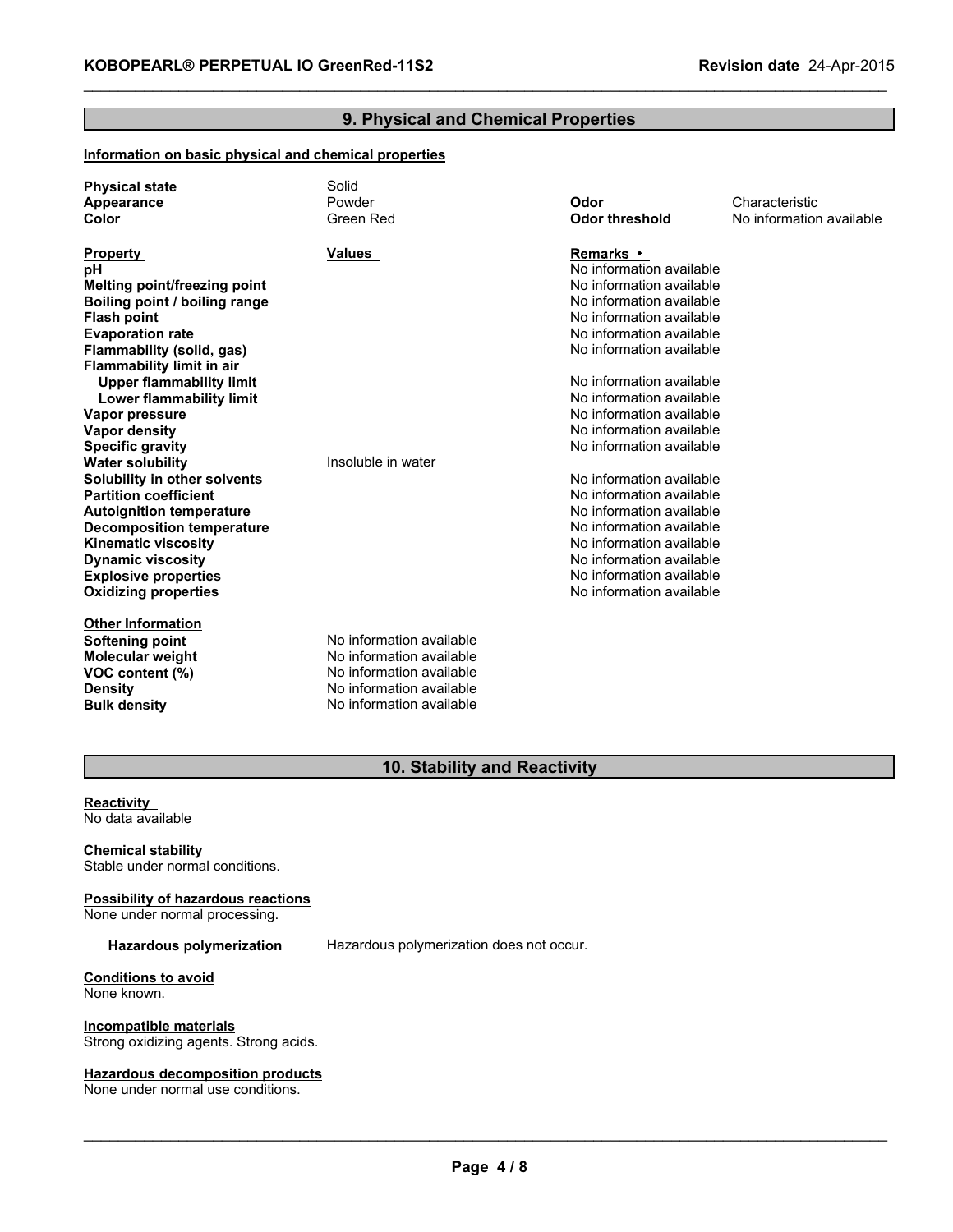## **11. Toxicological Information**

\_\_\_\_\_\_\_\_\_\_\_\_\_\_\_\_\_\_\_\_\_\_\_\_\_\_\_\_\_\_\_\_\_\_\_\_\_\_\_\_\_\_\_\_\_\_\_\_\_\_\_\_\_\_\_\_\_\_\_\_\_\_\_\_\_\_\_\_\_\_\_\_\_\_\_\_\_\_\_\_\_\_\_\_\_\_\_\_\_\_\_\_\_

#### **Information on likely routes of exposure**

#### **Product information**

| Inhalation          | No data available. |
|---------------------|--------------------|
| Eye contact         | No data available. |
| <b>Skin contact</b> | No data available. |
| Ingestion           | No data available. |

#### **Component information**

| <b>Chemical name</b>                  | Oral LD50                | <b>Dermal LD50</b>      | <b>Inhalation LC50</b>   |
|---------------------------------------|--------------------------|-------------------------|--------------------------|
| Silica<br>7631-86-9                   | $> 5000$ mg/kg (Rat)     | $>$ 2000 mg/kg (Rabbit) | $> 2.2$ mg/L (Rat) 1 h   |
| Titanium dioxide<br>13463-67-7        | $> 10000$ mg/kg (Rat)    |                         |                          |
| Iron Oxides (C.I. 77491)<br>1309-37-1 | $> 10000$ mg/kg (Rat)    |                         |                          |
| Triethoxycaprylylsilane<br>2943-75-1  | $= 10060 \mu L/kg$ (Rat) | $=$ 5910 µL/kg (Rabbit) | $\overline{\phantom{0}}$ |

#### **Information on toxicological effects**

**Symptoms** No information available.

#### **Delayed and immediate effects as well as chronic effects from short and long-term exposure**

| <b>Skin corrosion/irritation</b>  | No information available.                                                                |
|-----------------------------------|------------------------------------------------------------------------------------------|
| Serious eye damage/eye irritation | No information available.                                                                |
| <b>Irritation</b>                 | No information available.                                                                |
| <b>Corrosivity</b>                | No information available.                                                                |
| <b>Sensitization</b>              | No information available.                                                                |
| Germ cell mutagenicity            | No information available.                                                                |
| Carcinogenicity                   | This product contains one or more substances which are classified by IARC as             |
|                                   | carcinogenic to humans (Group I), probably carcinogenic to humans (Group 2A) or possibly |
|                                   | carcinogenic to humans (Group 2B).                                                       |

| <b>Chemical name</b> | <b>ACGIH</b> | <b>IARC</b> | .<br>NT<br>. . | <b>OSHA</b> |
|----------------------|--------------|-------------|----------------|-------------|
| Titanium dioxide     |              | Group 2B    |                |             |
| 13463-67-7           |              |             |                |             |

*Group 2B - Possibly Carcinogenic to Humans*

*X - Present* **Reproductive toxicity** No information available.

| Developmental toxicity        | No information available. |
|-------------------------------|---------------------------|
| <b>Teratogenicity</b>         | No information available. |
| <b>STOT - single exposure</b> | No information available. |
| STOT - repeated exposure      | No information available. |
| Aspiration hazard             | No information available. |

 $\_$  . The contribution of the contribution of the contribution of the contribution of the contribution of the contribution of the contribution of the contribution of the contribution of the contribution of the contributio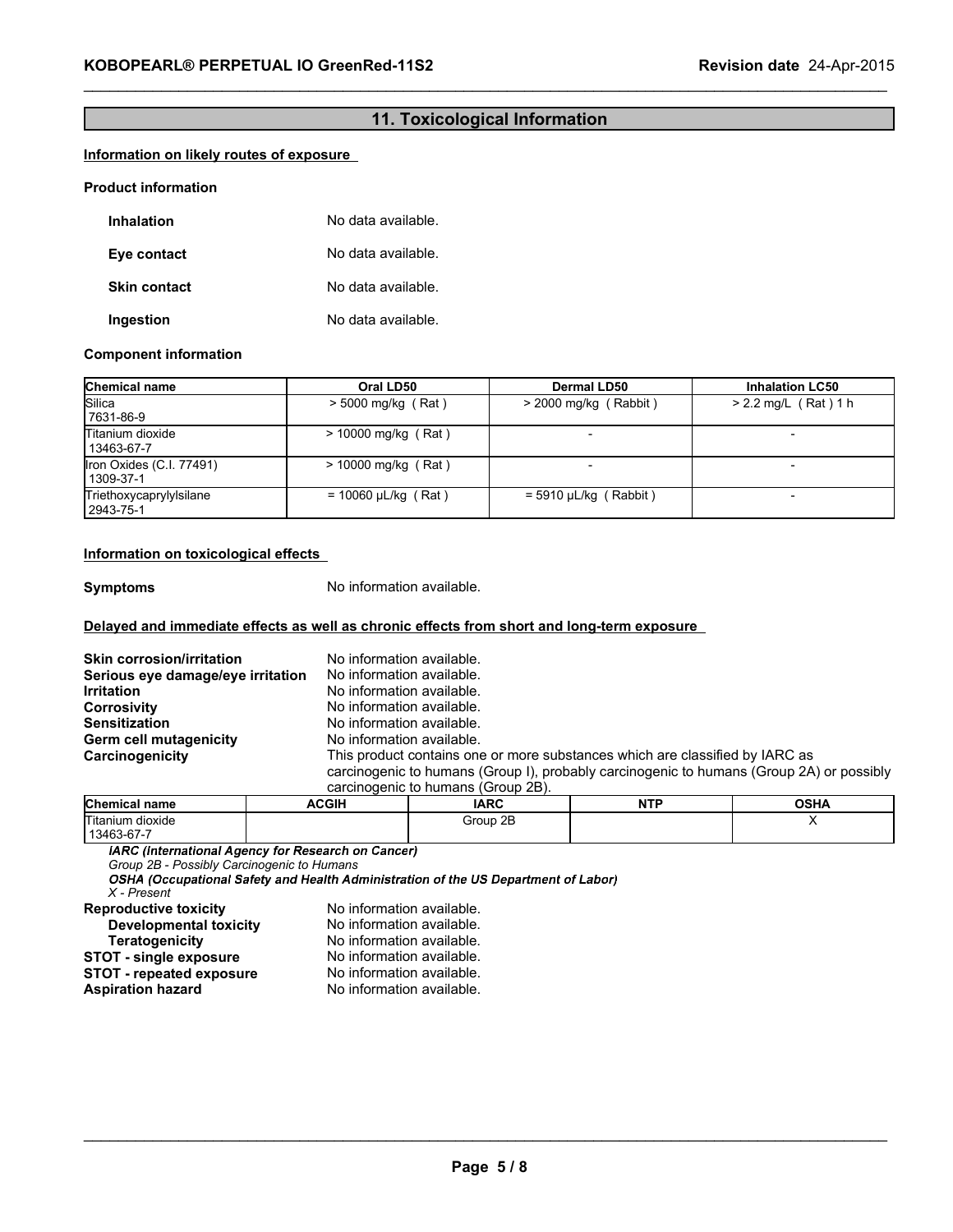## **12. Ecological Information**

\_\_\_\_\_\_\_\_\_\_\_\_\_\_\_\_\_\_\_\_\_\_\_\_\_\_\_\_\_\_\_\_\_\_\_\_\_\_\_\_\_\_\_\_\_\_\_\_\_\_\_\_\_\_\_\_\_\_\_\_\_\_\_\_\_\_\_\_\_\_\_\_\_\_\_\_\_\_\_\_\_\_\_\_\_\_\_\_\_\_\_\_\_

#### **Ecotoxicity**

| <b>Chemical name</b> | Algae/aquatic plants                                      | Fish                                              | <b>Toxicity to</b><br><b>Microorganisms</b> | Crustacea                                  |
|----------------------|-----------------------------------------------------------|---------------------------------------------------|---------------------------------------------|--------------------------------------------|
| Silica<br>7631-86-9  | 440: 72 h<br>Pseudokirchneriella<br>subcapitata mg/L EC50 | 5000: 96 h Brachydanio reriol<br>mg/L LC50 static |                                             | 7600: 48 h Ceriodaphnia<br>dubia mg/L EC50 |

#### **Persistence and degradability**

No information available.

#### **Bioaccumulation**

No information available.

**Other adverse effects** No information available

## **13. Disposal Considerations**

#### **Waste treatment methods**

| Disposal of wastes     | Disposal should be in accordance with applicable regional, national and local laws and<br>regulations. |
|------------------------|--------------------------------------------------------------------------------------------------------|
| Contaminated packaging | Disposal should be in accordance with applicable regional, national and local laws and<br>regulations. |

## **14. Transport Information**

| DOT               | Not regulated |
|-------------------|---------------|
| <b>ICAO</b> (air) | Not regulated |
| IATA              | Not regulated |
| <b>IMDG</b>       | Not regulated |
| <b>RID</b>        | Not regulated |
| ADR.              | Not regulated |

## **15. Regulatory information**

| <b>International inventories</b> |                |
|----------------------------------|----------------|
| TSCA                             | Complies       |
| <b>DSL/NDSL</b>                  | Complies       |
| <b>EINECS/ELINCS</b>             | Complies       |
| <b>ENCS</b>                      | Not Determined |
| <b>IECSC</b>                     | Complies       |
| KECL                             | Complies       |
| <b>PICCS</b>                     | Complies       |
| AICS                             | Complies       |
|                                  |                |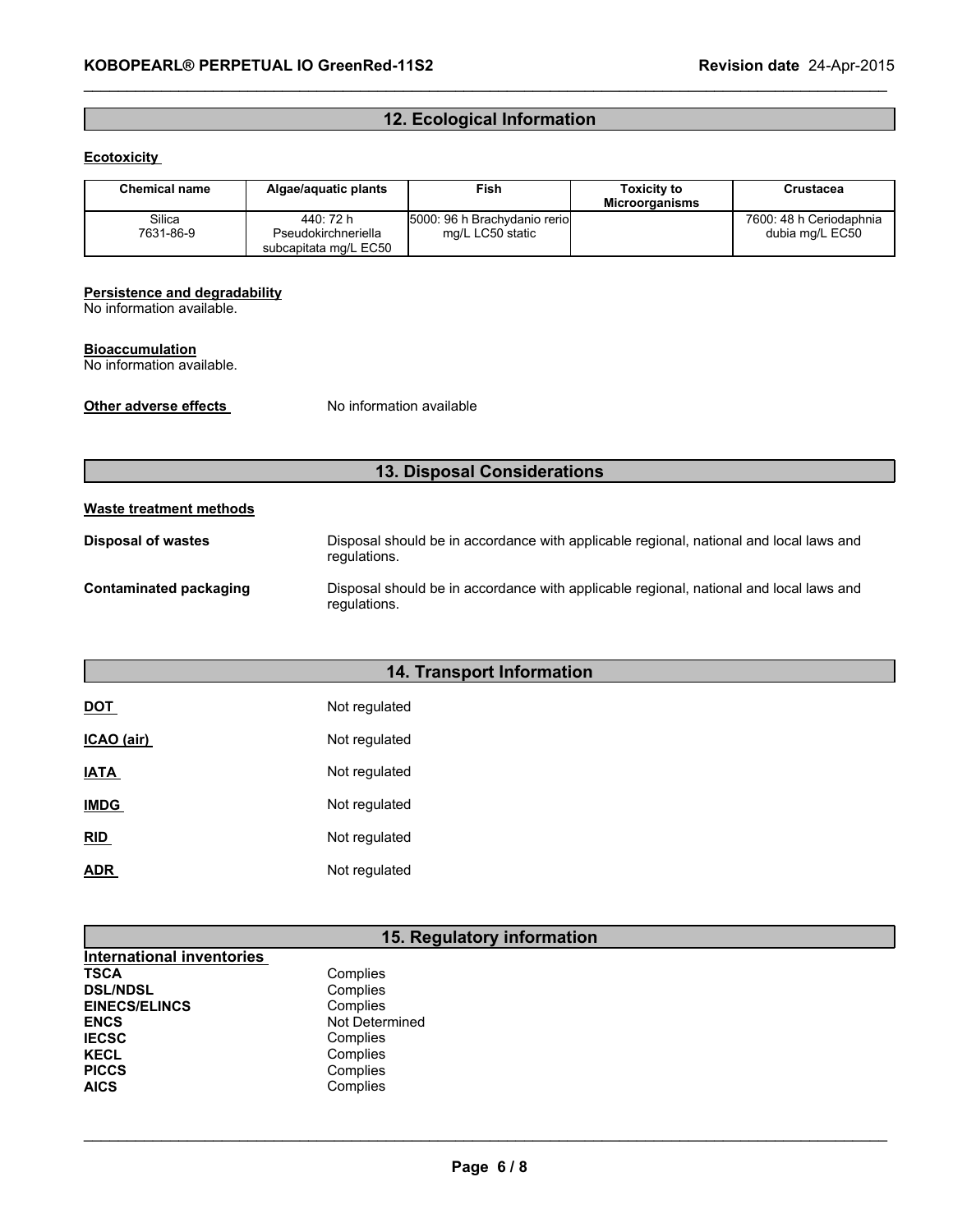## **Legend:**

**TSCA** - United States Toxic Substances Control Act Section 8(b) Inventory **DSL/NDSL** - Canadian Domestic Substances List/Non-Domestic Substances List **EINECS/ELINCS** - European Inventory of Existing Chemical Substances/European List of Notified Chemical Substances **ENCS** - Japan Existing and New Chemical Substances **IECSC** - China Inventory of Existing Chemical Substances **KECL** - Korean Existing and Evaluated Chemical Substances **PICCS** - Philippines Inventory of Chemicals and Chemical Substances

**AICS** - Australian Inventory of Chemical Substances

#### **US Federal Regulations**

#### **SARA 313**

Section 313 of Title III of the Superfund Amendments and Reauthorization Act of 1986 (SARA). This product does not contain any chemicals which are subject to the reporting requirements of the Act and Title 40 of the Code of Federal Regulations, Part 372

\_\_\_\_\_\_\_\_\_\_\_\_\_\_\_\_\_\_\_\_\_\_\_\_\_\_\_\_\_\_\_\_\_\_\_\_\_\_\_\_\_\_\_\_\_\_\_\_\_\_\_\_\_\_\_\_\_\_\_\_\_\_\_\_\_\_\_\_\_\_\_\_\_\_\_\_\_\_\_\_\_\_\_\_\_\_\_\_\_\_\_\_\_

#### **SARA 311/312 Hazard Categories**

| <b>Acute Health Hazard</b>        | N٥ |
|-----------------------------------|----|
| <b>Chronic Health Hazard</b>      | N٥ |
| <b>Fire Hazard</b>                | N٥ |
| Sudden release of pressure hazard | N٥ |
| <b>Reactive Hazard</b>            | N٥ |

#### **CWA (Clean Water Act)**

This product does not contain any substances regulated as pollutants pursuant to the Clean Water Act (40 CFR 122.21 and 40 CFR 122.42)

#### **CERCLA**

This material, as supplied, does not contain any substances regulated as hazardous substances under the Comprehensive Environmental Response Compensation and Liability Act (CERCLA) (40 CFR 302) or the Superfund Amendments and Reauthorization Act (SARA) (40 CFR 355). There may be specific reporting requirements at the local, regional, or state level pertaining to releases of this material

#### **US State Regulations**

#### **California Proposition 65**

This product contains the following Proposition 65 chemicals

| ∪nemıcal name                               | Califo<br>65<br><b>Proposition</b><br>-----<br>rnia |  |
|---------------------------------------------|-----------------------------------------------------|--|
| $\sim$<br>3463-67-7<br>∖ itanium<br>dioxide | Carcinogen                                          |  |

#### **U.S. State Right-to-Know Regulations**

This product may contain substances regulated by state right-to-know regulations

| <b>Chemical name</b>                  | <b>New Jersey</b> | <b>Massachusetts</b> | Pennsylvania |
|---------------------------------------|-------------------|----------------------|--------------|
| Titanium dioxide<br>13463-67-7        |                   |                      |              |
| Iron Oxides (C.I. 77491)<br>1309-37-1 |                   |                      |              |